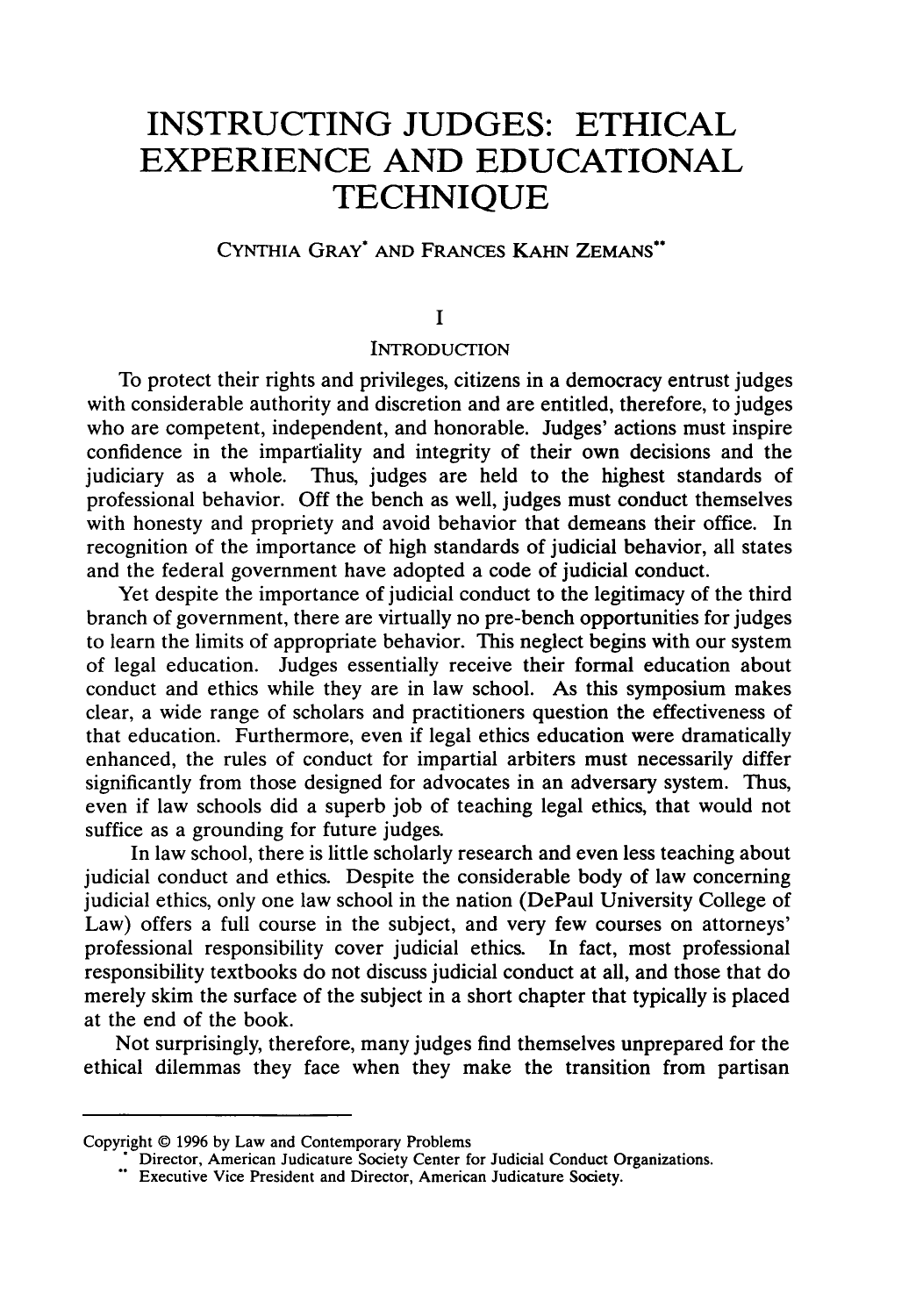advocate to neutral arbiter and, though well-intentioned, may run afoul of the code of judicial conduct. In addition, the code is, in many respects, written in general language that leaves judges uncertain of the appropriate behavior under specific circumstances. For example, the code requires judges to avoid not only actual impropriety, but also the appearance of impropriety. Absent ethics education, judges are left to their own devices to understand this requirement and other requirements under the code and a vast body of relevant case law that can be confusing and contradictory. Although all states and federal circuits have annual judicial conferences and some have additional programs such as training for new judges and continuing judicial education, ethics has been taught to judges in many jurisdictions only sporadically or not at all.

Recently, many states have begun to require judges to take three hours of ethics training every two years, and judicial educators are beginning to appreciate the need to provide ethical training for judges.' However, they are hampered in their efforts to do so by a lack of teaching materials and a lack of persons with the knowledge and expertise to teach the courses. At the time a judicial ethics curriculum project was proposed to the W.M. Keck Foundation, the president of the National Association of State Judicial Educators reported that states had no curricular materials to teach judicial ethics other than two half-hour videotapes produced by the American Judicature Society ("AJS")and several AJS publications.

Despite the recent state requirements of judicial training, decreasing public budgets have restricted state resources and have resulted in a substantial increase in requests for AJS staff to provide educational programming. The Keck Judicial Conduct and Ethics Curriculum, which is the subject of this article, grew out of this demand.

## II

#### THE KECK JUDICIAL CONDUCT AND ETHICS CURRICULUM

## A. The Design of the Curriculum

To fill the need for judicial educational materials in a cost-effective and selfsustaining way, and with funding provided by the Keck Foundation, AJS developed a nine-topic curriculum for judicial educators to use to teach judicial ethics to both state and federal judges at programs for new judges, continuing judicial education courses, or judicial conferences. The curriculum covers the following nine topics:

<sup>&</sup>lt;sup>1</sup> In some states, the judicial educator is a professional on the court staff whose primary or sole responsibility is conducting education programs for judges; a few states have more than one person. In other states, the role of judicial educator is filled by a judicial education committee comprised of several judges and authorized by the state supreme court.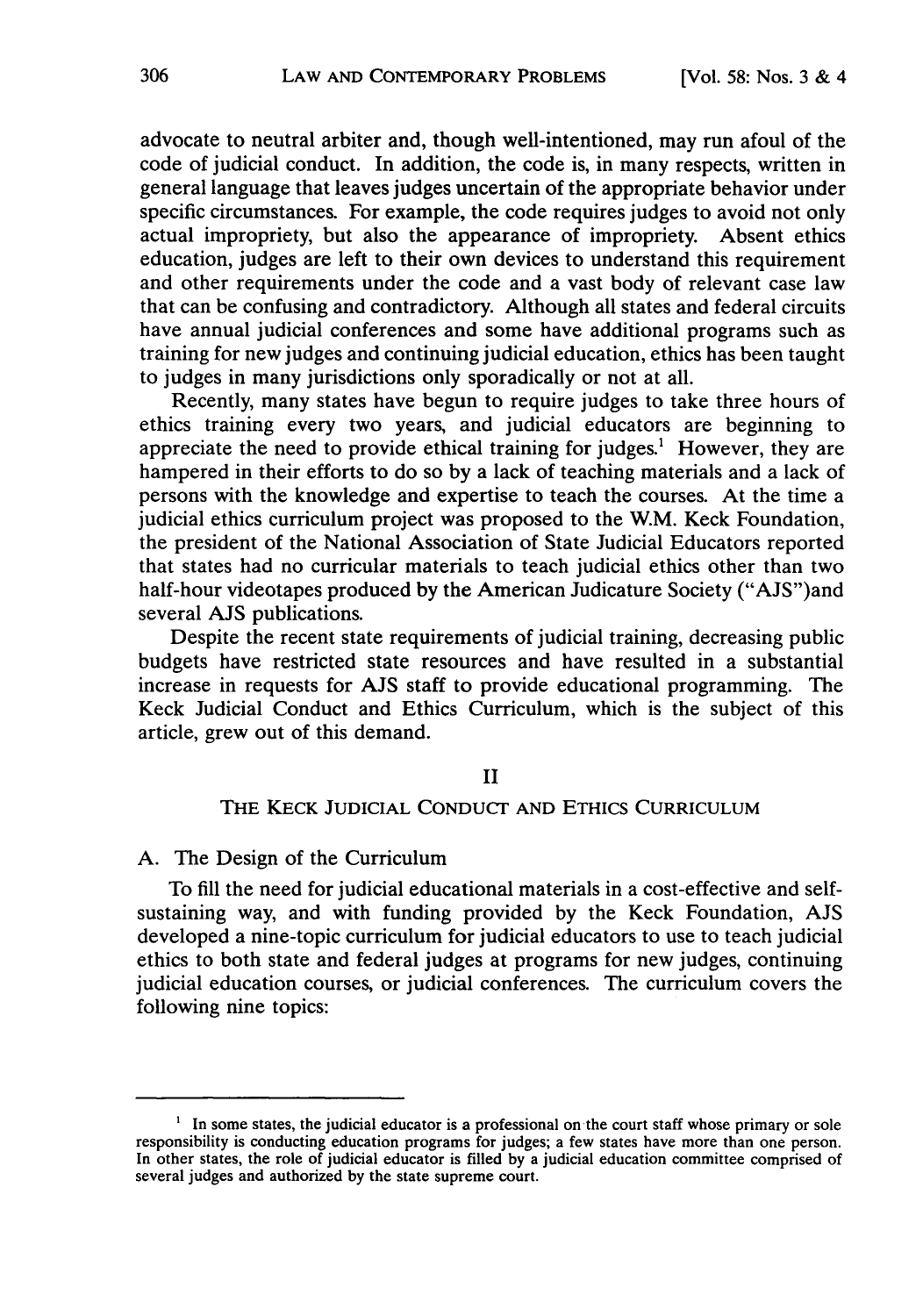$(1)$  the exercise of legal discretion—the line between judicial independence and abuse of authority, maintaining competence in the law, and abuse of the contempt power;

 $(2)$  the exercise of administrative responsibilities—neglect and delay, misuse of court personnel and facilities, disciplinary responsibilities, nepotism, and ethical standards for court employees;

(3) courtroom demeanor-treatment of attorneys, parties, witnesses, court personnel, and spectators;

(4) disqualification-bias and prejudice, family, social, and business relationships, and financial and property interests;

(5) ex parte communications-defining ex parte communications, exceptions to the prohibition on ex parte communications, and remedies for ex parte communications;

(6) off-the-bench speech-speaking, writing, and teaching, maintaining impartiality, and compensation;

(7) off-the-bench association-membership in political or ideological organizations, membership in private clubs with discriminatory policies, and associating with attorneys;

(8) business activities-investments, family businesses, other incomeproducing activities, service on boards of directors, and the practice of law; and

(9) civic and charitable activities—membership on boards of directors, fund-raising, and service for legal, educational, and other organizations.

The curriculum is based principally on the national body of law arising under the Model Code of Judicial Conduct, which was promulgated in 1972 by the American Bar Association ("ABA"). The curriculum also discusses the ABA's 1990 Model Code of Judicial Conduct, which retained the basic standards of the 1972 Code but made numerous changes. In considering the 1990 Model Code, many states have made significant changes, in part, to reflect specific state case law. Forty-eight states, the District of Columbia, and the United States Judicial Conference have adopted codes of conduct based on either the 1972 or 1990 Model Codes. Montana and Wisconsin have codes of judicial ethics that are not based on either model code, although many of the standards are similar. Thus, both state and federal judges are subject to virtually the same rules of judicial conduct.

The curriculum covers judicial conduct both on and off the bench. It emphasizes that judges are required to avoid not only actual impropriety but also the appearance of impropriety, and, therefore, that good intentions are not enough. The curriculum trains judges to be sensitive to situations that may ostensibly be innocent but may create a bad impression or present the potential to develop into a code violation.

To enhance the flexibility of the curriculum, each of the nine topics is covered in a self-contained module. Depending on time and budget limitations and on each topic's interest to the particular state's or federal circuit's judiciary,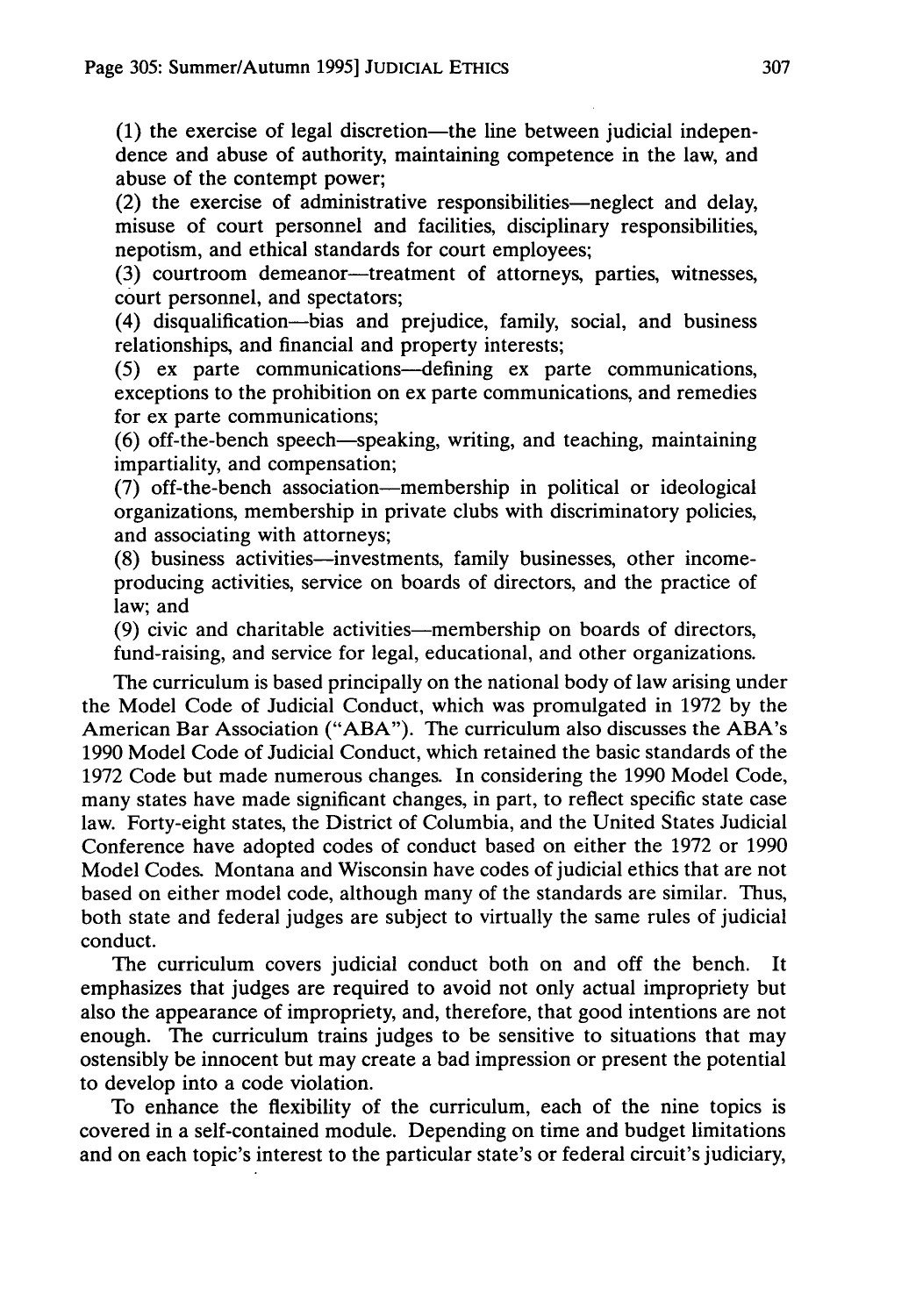a judicial educator can design a training session lasting from one or more hours on a single topic to a presentation of the entire curriculum in a special program. By using one or two modules at annual judicial conferences, for example, the entire curriculum can be presented over several years.

The curriculum package includes a primer that is distributed to judges who participate in the program to provide background information on the course and to serve as a useful reference for the future. The primer is comprised of an outline that introduces the general principles and rules that govern judicial conduct in each topic area, with citations to the relevant portions of the governing code of judicial conduct, summaries of or citations to key cases decided by courts or judicial conduct commissions entrusted with the responsibility of enforcing the standards, summaries of advisory opinions issued by state ethics committees, and a list of suggestions for further reading.

AJS also prepared an instructors' manual for use with the primer. For each topic, the manual contains additional background material, suggested questions to stimulate group discussion, hypothetical situations, and descriptions of adult education techniques that can be used to present the curriculum.

#### B. Presenting the Curriculum

From March through September of 1992, AJS tested the draft curriculum by teaching one or more of the nine topics at several states' and federal circuits' judicial conferences or judicial education programs. **AJS** staff members used lectures and a variety of proven adult education techniques such as Socratic dialogues, small group discussions, and scenarios, with an emphasis on interactive class discussion.<sup>2</sup> Where appropriate, staff members also made use of the videotape series *Judicial Ethics and the Administration of Justice* that AJS produced in 1990. On the tapes, professional actors portray judges, and a panel of experts discusses the ethics questions raised in the scenarios. The two tapes are one-half hour each and are accompanied by an instructors' manual and selfstudy guide. These tapes are a helpful supplement to the curriculum and are particularly effective in stimulating discussion among the judges participating in the program.

At each presentation, the judges were asked to complete a questionnaire to evaluate both the substance and the methods of the presentation. In September 1992, AJS revised the curriculum materials in response to the judges' comments and suggestions.

In October 1992, AJS showcased the curriculum to the National Association of State Judicial Educators ("NASJE"), which was founded in 1975 as an association of professionals responsible for planning and executing continuing

 $2^2$  For example, in one case, an AJS staff member began with a lecture introducing the established law on ex parte communications, then provided the judges with a hypothetical (based on one or more actual situations in which judges have been charged with violating the rules) and divided them into small groups to discuss how a judge should handle the situation. The AJS staff member then led a discussion by the whole group.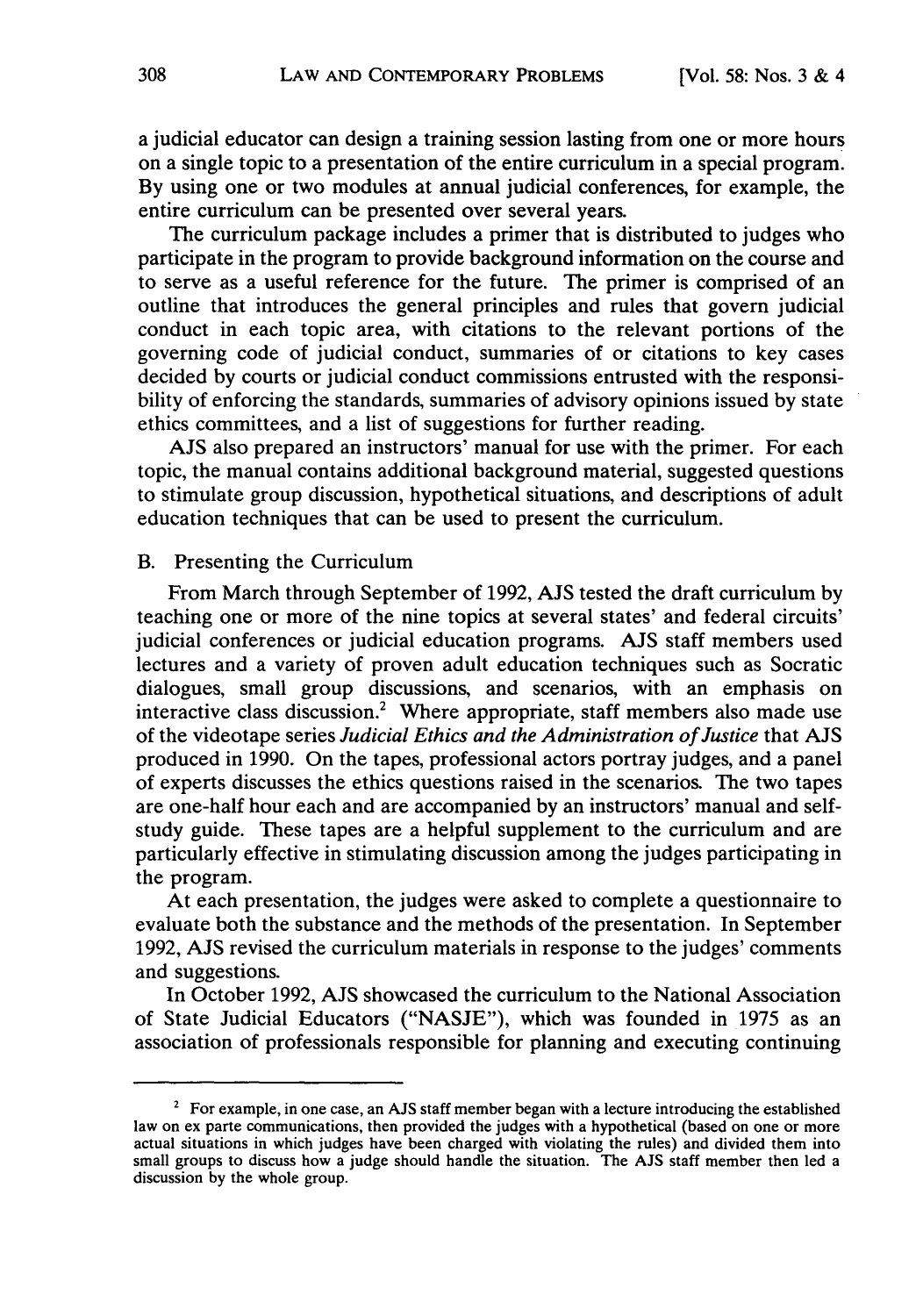judicial education programs. With the strong support of the then-president of NASJE (Jerry K. Beatty), AJS demonstrated the curriculum the day before NASJE's annual meeting, which enabled AJS to present the curriculum costeffectively to the maximum number of state judicial educators. In addition to judicial educators, AJS invited judges designated by the chief justice of each state and the chief judge of each federal circuit. AJS made a particular effort to ensure participation by those judges who are influential in determining the content of local judicial education programs.

At the NASJE demonstration, AJS presented six of the topics from the curriculum using a variety of adult education techniques. Judicial discretion and disqualification were presented using lecture and Socratic dialogue; the participants were divided into small groups for a discussion of courtroom demeanor; there was a panel discussion of judges' free speech rights; and participants took a self-test on civic and charitable activities and social activities, followed by a discussion of the test questions.

After the NASJE presentation, AJS made final revisions to the primer and the instructors' manual based on the educators' evaluations and the AJS staff experience in previously presenting the curriculum at judicial education programs. The revised primer and the instructors' manual were then sent to the judicial educator and chief justice in every state and the chief judge of each federal circuit for use in their judicial education programs.

#### C. Use of the Curriculum

Eighteen months after distributing the curriculum, AJS surveyed the fifty state judicial educators to determine to what extent the curriculum was being used and to solicit suggestions for possible revisions. More than a third of the respondents had already used the curriculum, and another third had definite plans to use it in the near future. Many of the states had used it multiple times and planned to continue using it.

Approximately 1,750 judges had been taught judicial ethics with the materials provided, and approximately the same number were expected to be presented parts of the curriculum in the near future. The majority of these judges had been exposed to the curriculum in continuing judicial education programs, but it had also been presented in new judge training programs. Part of the curriculum had also been presented to an audience composed largely of practicing attorneys. While the curriculum was not planned for this use, several of the topics-for example, ex parte communications, disqualification, and courtroom demeanor-are certainly applicable to them and therefore can be useful in continuing legal education as well.

The survey results also indicate that the entire curriculum is being used. All topics have been presented at least once. The modules on ex parte communications, disqualification, courtroom demeanor, and civic and charitable activities were presented most frequently, which verifies our impression that these are areas in which judges are always seeking additional guidance.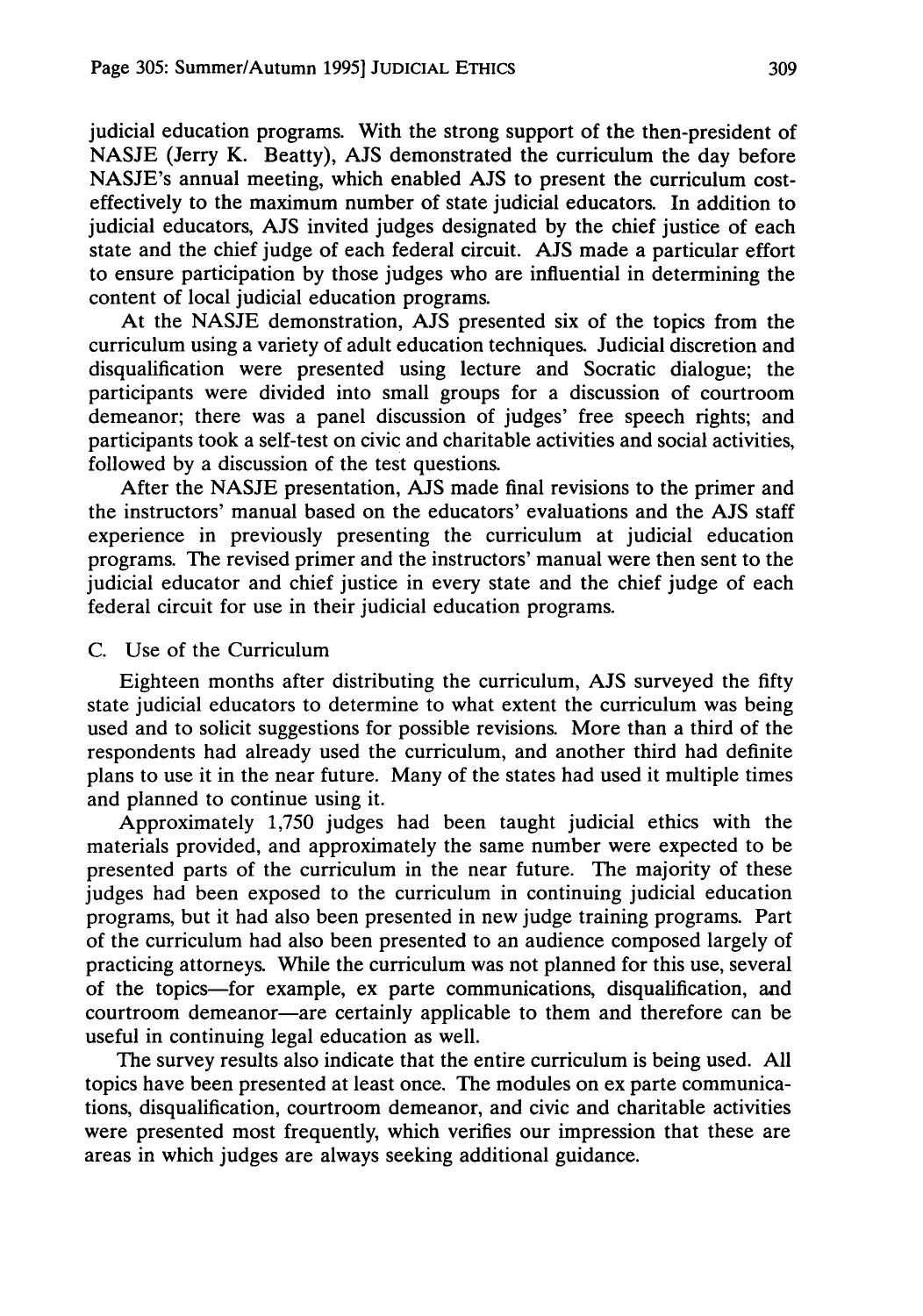The curriculum was designed so that it could be used in a variety of ways, and the survey results confirm that the study materials are being used as the basis for materials being handed out to participants, the instructor's materials are being used to provide additional background for faculty, and the various learning activities are being used to present the issues. The study materials have also been found to be readily adaptable to the law of the individual states.

III

#### **CONCLUSION:** LOOKING TO THE **FUTURE**

The success of the curriculum confirms the need for educational materials on judicial conduct and ethics and suggests that further efforts should be explored. One such effort is further modifying the curriculum to respond to valuable suggestions and to cover new topics. For example, the curriculum could be modified to respond to the following suggestions by survey participants: **(1)** incorporate new court rulings; (2) expand the coverage of gender and race issues; and (3) add political activity of judges as a topic. Increasing interest in abuses of power by government officials also suggests inclusion of a unit on misuse of the judicial office, which would consider conduct such as doing favors for friends, asking for favors from other officials, testifying as a witness, and making personal recommendations.

The curriculum could also be adapted to address the needs of part-time judges. More than half of the states have judges who serve only part-time. Simultaneously practicing law and administering justice on the bench creates special ethical difficulties. Many of the advisory opinions issued by state judicial ethics advisory committees are in response to requests for guidance from parttime judges, particularly in the areas of disqualification and outside business activities. Although some provisions of the code of judicial conduct are waived for part-time judges (most obviously the prohibition on practicing law), most of the code does apply to them, and they are required to uphold the integrity, impartiality, and independence of the judiciary full-time while sitting on the bench only part-time.

The curriculum could also be extremely useful as a tool for training members of state judicial conduct organizations, especially the public members who, in all likelihood, have had no legal ethics training. Because such organizations are under the immediate pressure to decide a specific complaint against a judge as it arises, their members usually do not have an opportunity to get an overview of judicial ethics and discipline. The curriculum could provide this general guidance.

Finally, to encourage law schools to teach judicial ethics, AJS would like to conduct a summer seminar for law professors based on the curriculum. Promoting the inclusion of judicial ethics in the law school curriculum would emphasize for future lawyers and judges the role that both lawyers and judges play in preserving the independence and impartiality of the judicial system. The topic of judicial ethics could be included through a seminar on judicial ethics,